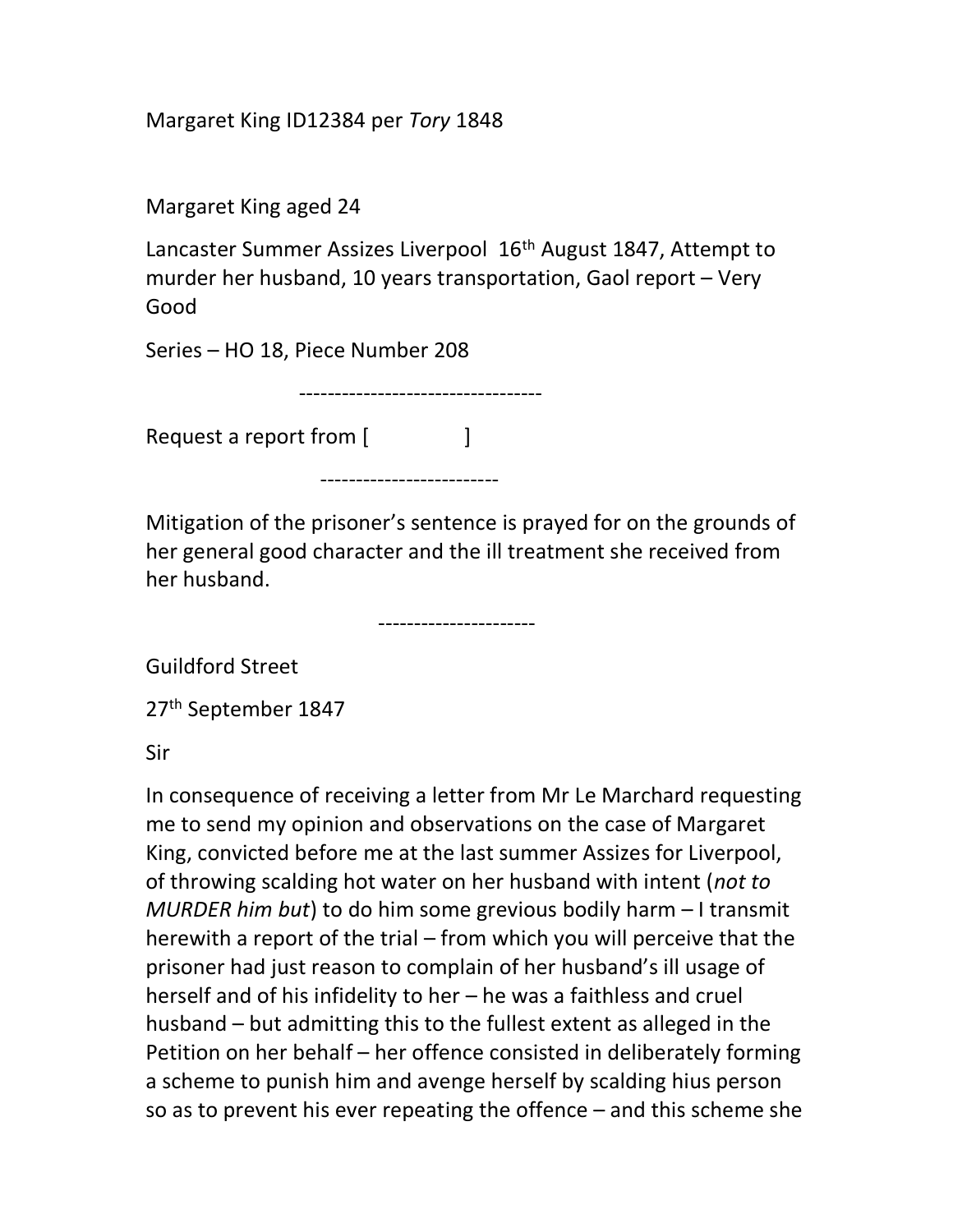carried into effect by tying him down in his bed and then lifting the clothes and throwing boiling water upon his naked private parts – while he was asleep – the result of which was to produce very grevious bodily harm which confined him to the infirmary for a month – in a state of suffering and danger – I thought the case called for an example of severity and but for the verdict of the Jury (finding that the crime was committed under circumstances of great provocation and the recommendation to mercy , I should have transported her for LIFE.) – however much an individual may deserve death, the deliberately inflicting the punishment of death is murder and if there be no excuse from sudden passion and the act be WILFULLY and DELIBERATELY done I doubt whether it be less criminal and less fit to be punished if done by the injured party as a matter of revenge than if done by another from a wild sense of justice – In this case I thought the act was stripped of the excuse of passion or angry blood but was calmly and deliberately adopted to inflict a mischief by way of punishment adequate to the injury the prisoner had received, and I thought this a much more serious case on that account than ninety nine case out of a hundred of violation of the rights of property, but hitherto I have assumed that the intended punishment was in some degree commensurate with the offence – looking however at the strange indecency of the act – and the extra ordinary outrage that was intended. I thought I should have failed in my duty had I not passed a sentence more severe than imprisonment.

I have stated the grounds upon which I acted without any intention of preventing the Petition in favour of the prisoner from receiving a favourable consideration if the case is considered to be one that calls for mitigation of punishment – I would willingly have passed a milder sentence if I had tho9ught it within the scope of my duty so to do.

I have the honour to remain

Sir

Your most obedient servant

Ned [Pollark].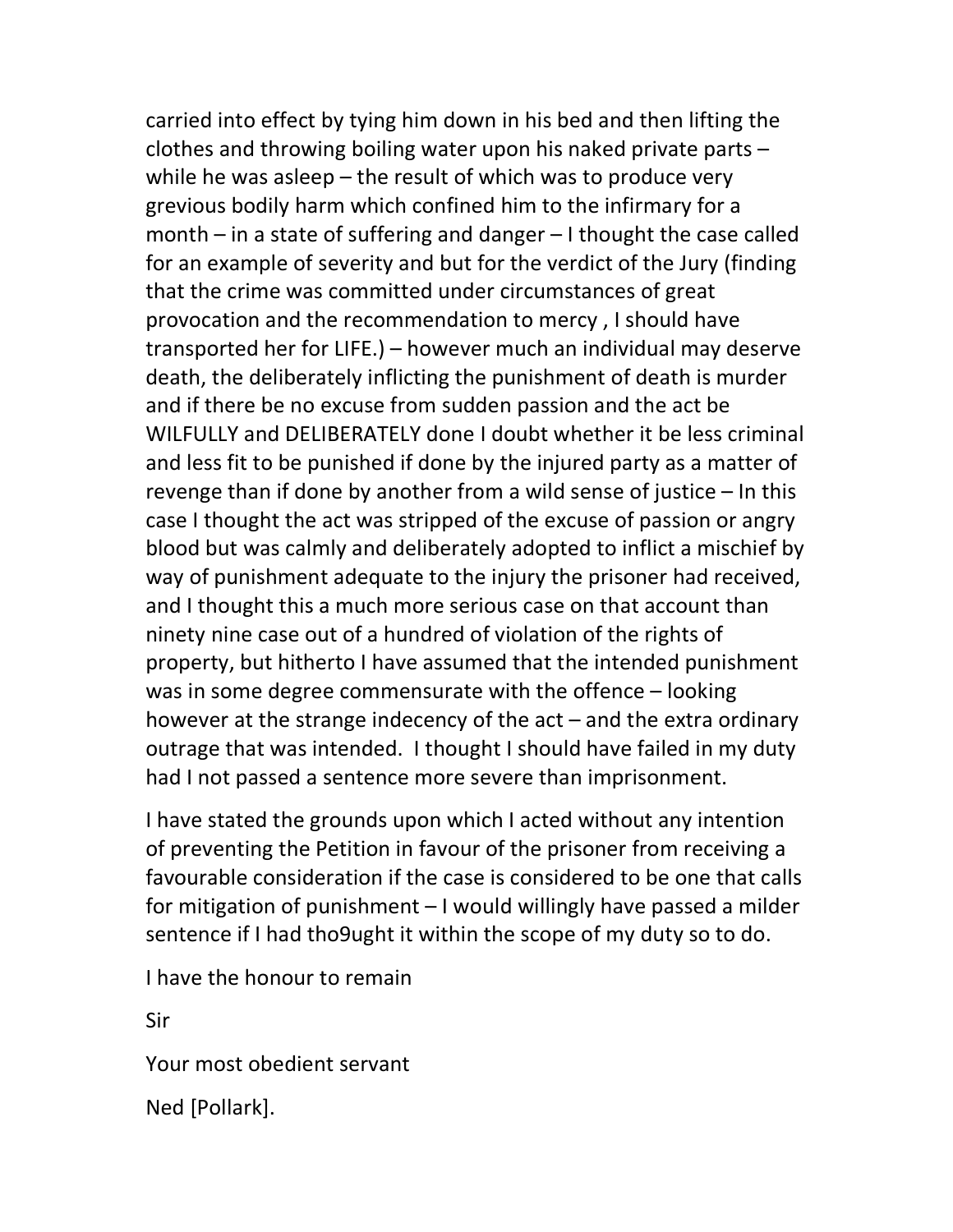---------------------------------------

The case of MARGARET KING tried before the Lord Chief Baron at Liverpool Assizes on Monday 16th August 1847 – for throwing a certain injurious liquid viz: scalding water on the Belly, Thighs etc of JOHN KING her husband with intent to do him some grievous bodily harm.

Mr King : I am the husband of the prisoner – on the 1<sup>st</sup> June last I went to bed, and fell asleep between 2 and 3 o'clock in the morning I was awoken by scalding water poured over my person – I was tied down and could not at first get up – but I was at last able to get way from what fastened me and I ran out of the house for assistance:

I was a month in the infirmary

I am now entirely recovered.

Cross examined: I had struck my wife – she said she would  $\begin{bmatrix} 1 & 1 \\ 1 & 1 \end{bmatrix}$ me out – she was jealous of another woman.

------------------------------

The Lord Chief Baron states that altho' the prisoner was a bad and unfaithful husband no amount of provocation on his part could extend the barbarous cruelty inflicted on his person by his wife upon whom he felt bound to pass a sentence of transportation, altho' he has no wish to prevent her case from receiving a favourable consideration.

--------------------------

23rd August 1847

To Her Most Gracious Majesty The Queen

We the undersigned inhabitants of Stockport and the neighbourhood humbly join in the Petition to be presented to Her Majesty the